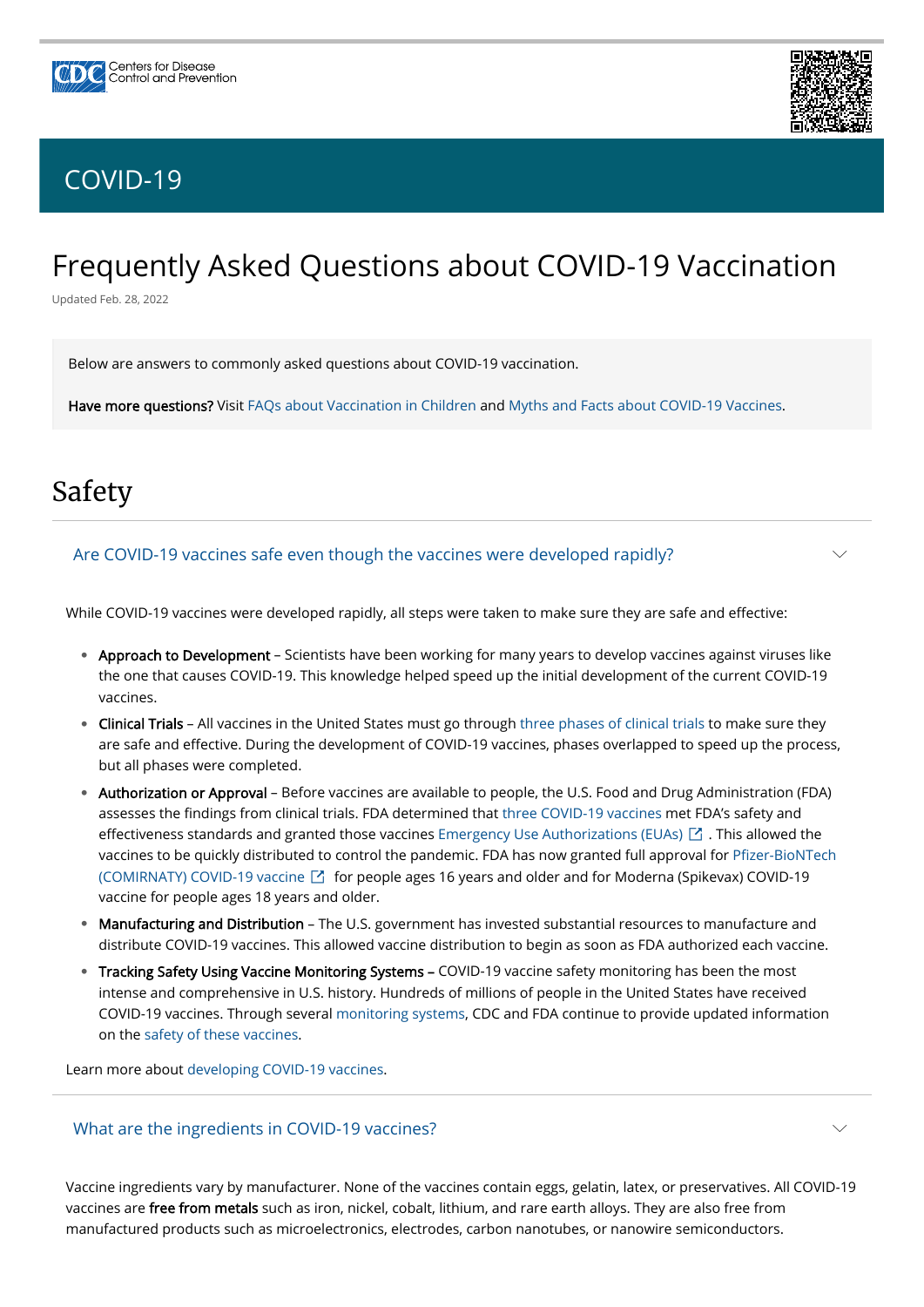To learn more about the ingredients in authorized COVID-19 vaccines, see

- [Pfizer-BioNTech COVID-19 Vaccine Overview and Safety](https://www.cdc.gov/coronavirus/2019-ncov/vaccines/different-vaccines/Pfizer-BioNTech.html)
- [Moderna COVID-19 Vaccine Overview and Safety](https://www.cdc.gov/coronavirus/2019-ncov/vaccines/different-vaccines/Moderna.html)
- [Johnson & Johnson's Janssen COVID-19 Vaccine Overview and Safety](https://www.cdc.gov/coronavirus/2019-ncov/vaccines/different-vaccines/Janssen.html)
- [Ingredients Included in COVID-19 Vaccines](https://www.cdc.gov/vaccines/covid-19/clinical-considerations/covid-19-vaccines-us.html#Appendix-C)

Yes, COVID-19 vaccination is recommended for [people who are pregnant,](https://www.cdc.gov/coronavirus/2019-ncov/vaccines/recommendations/pregnancy.html) breastfeeding, trying to get pregnant now, or who [might become pregnant in the future](https://www.cdc.gov/coronavirus/2019-ncov/vaccines/planning-for-pregnancy.html). You might want to have a conversation with your healthcare provider about COVID-19 vaccination. While such a conversation might be helpful, it is not required before vaccination. Learn more about [vaccination considerations for people who are pregnant or breastfeeding.](https://www.cdc.gov/coronavirus/2019-ncov/vaccines/recommendations/pregnancy.html)

 $\vee$ 

 $\smile$ 

If you are pregnant and have received a COVID-19 vaccine, we encourage you to enroll in [v-safe](https://www.cdc.gov/coronavirus/2019-ncov/vaccines/safety/vsafe.html), CDC's smartphone-based tool that provides personalized health check-ins after vaccination. A [v-safe pregnancy registry](https://www.cdc.gov/coronavirus/2019-ncov/vaccines/safety/vsafepregnancyregistry.html) has been established to gather information on the health of pregnant people who have received a COVID-19 vaccine.

### If I am pregnant or planning to become pregnant, can I get a COVID-19 vaccine?

Vaccinating children ages 5 years and older can help protect them from getting COVID-19, spreading the virus to others, and getting sick if they do get infected. While COVID-19 tends to be milder in children than adults, it can make children very sick, require hospitalization, and some children have even died. Children with underlying medical conditions are more at risk for severe illness compared to children without underlying medical conditions.

Getting your child vaccinated helps to protect your child and your family, including siblings who are not eligible for [vaccination and family members who may be at risk of getting very sick if infected. Vaccination is now recommended for](https://www.cdc.gov/coronavirus/2019-ncov/vaccines/recommendations/adolescents.html) everyone ages 5 years and older. Currently, the [Pfizer-BioNTech COVID-19 vaccine](https://www.cdc.gov/coronavirus/2019-ncov/vaccines/different-vaccines/Pfizer-BioNTech.html) is the only one available to children ages 5 years and older.

COVID-19 vaccines have been used under the most intensive safety monitoring in U.S. history. Scientists have conducted clinical trials with thousands of children, and the results show that COVID-19 vaccines are [safe](https://www.cdc.gov/coronavirus/2019-ncov/vaccines/safety/safety-of-vaccines.html) and [effective](https://www.cdc.gov/coronavirus/2019-ncov/vaccines/effectiveness.html).

Your child cannot get COVID-19 from any COVID-19 vaccine, and there is no evidence that COVID-19 vaccines cause fertility problems.

Your child may have some [side effects,](https://www.cdc.gov/coronavirus/2019-ncov/vaccines/expect/after.html) which are similar to those seen with other routine vaccines and are a normal sign that their body is building protection. These side effects may affect their ability to do daily activities, but they should go away in a few days. Some people have no side effects and severe allergic reactions are very rare.

#### Related pages:

- [COVID-19 Vaccines for Children and Teens](https://www.cdc.gov/coronavirus/2019-ncov/vaccines/recommendations/adolescents.html) •
- [Pfizer-BioNTech](https://www.cdc.gov/coronavirus/2019-ncov/vaccines/different-vaccines/Pfizer-BioNTech.html) •
- [Possible Side Effects](https://www.cdc.gov/coronavirus/2019-ncov/vaccines/expect/after.html) •
- [Families and Children](https://www.cdc.gov/coronavirus/2019-ncov/groups/families-children.html) •

### Why should my child get vaccinated against COVID-19?

## Getting Your Vaccine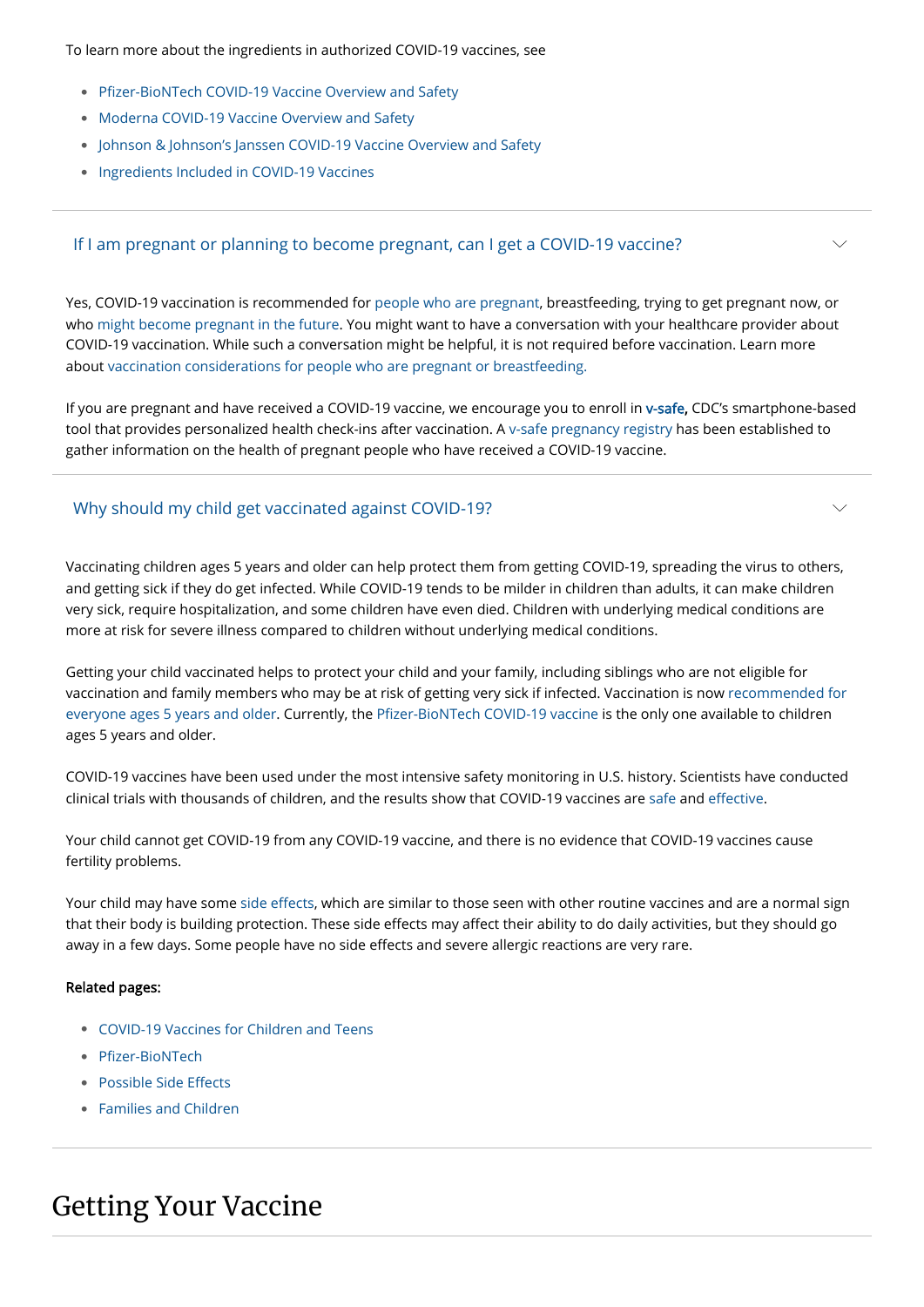An employer may require that their workers be vaccinated. Check with your employer to see if they have any rules that apply to you.

Ask your employer if they are making vaccines available to employees and if they are offering time off to get your vaccine. If you are a contractor or work off site, discuss additional vaccination options with your employer.

Learn more about [how to find a COVID-19 vaccine](https://www.cdc.gov/coronavirus/2019-ncov/vaccines/How-Do-I-Get-a-COVID-19-Vaccine.html) so you can get it as soon as you can.

[If you receive a vaccine that requires two doses, you should get your second shot as close to the recommended interval](https://www.cdc.gov/coronavirus/2019-ncov/vaccines/second-shot.html#second) as possible. You should not get the second dose earlier than the recommended interval.

Everyone ages 12 years and older should get a [booster shot](https://www.cdc.gov/coronavirus/2019-ncov/vaccines/booster-shot.html) after they have completed their COVID-19 vaccine primary series. People ages 12 to 17 years old can only get the Pfizer-BioNTech COVID-19 booster shot. People ages 18 years and older should get a booster dose, and either Pfizer-BioNTech or Moderna (mRNA COVID-19 vaccines) are preferred.

Currently, a booster shot is not recommended for [children younger than 12 years old](https://www.cdc.gov/coronavirus/2019-ncov/vaccines/recommendations/children-teens.html).

## Do I need a COVID-19 vaccine booster shot?

The number of vaccine doses you need to complete your primary series depends on which vaccine you receive.

You should get your second shot as close to the recommended 3-week or 4-week interval as possible. However, if you receive your second shot of COVID-19 vaccine at any time after the recommended date, you do not have to restart the vaccine series. This guidance might be updated as more information becomes available.

#### If I didn't get my second shot of a 2-dose COVID-19 vaccine within the recommended time, what should I do?  $\smile$

 $\smile$ 

 $\smile$ 

 $\smile$ 

- Two doses of [Pfizer-BioNTech vaccine](https://www.cdc.gov/coronavirus/2019-ncov/vaccines/different-vaccines/Pfizer-BioNTech.html) should be given 3 weeks (21 days) apart. •
- Two doses of [Moderna vaccine](https://www.cdc.gov/coronavirus/2019-ncov/vaccines/different-vaccines/Moderna.html) should be given 4 weeks (28 days) apart. •
- Only one dose of Johnson & Johnson's Janssen ([J&J/Janssen\)](https://www.cdc.gov/coronavirus/2019-ncov/vaccines/different-vaccines/Janssen.html) vaccine should be given. •

COVID-19 vaccines are not interchangeable for your COVID-19 vaccine primary series. If you received a Pfizer-BioNTech or Moderna COVID-19 vaccine for your first shot, you should get the same product for your second shot. If the mRNA vaccine product given for the first dose is not available or is unknown, either mRNA COVID-19 vaccine product may be administered.

People who are moderately or severely immunocompromised may need an additional shot to complete their primary series. See the specific recommendations for [people who are moderately or severely immunocompromised.](https://www.cdc.gov/coronavirus/2019-ncov/vaccines/recommendations/immuno.html)

## How many doses of COVID-19 vaccine will I need to get to complete my primary series?

Learn more about [COVID-19 vaccines that require 2 shots](https://www.cdc.gov/coronavirus/2019-ncov/vaccines/second-shot.html).

Scientists are continuing to monitor how long COVID-19 vaccine protection lasts. Recent studies show that protection

### How long does protection from a COVID-19 vaccine last?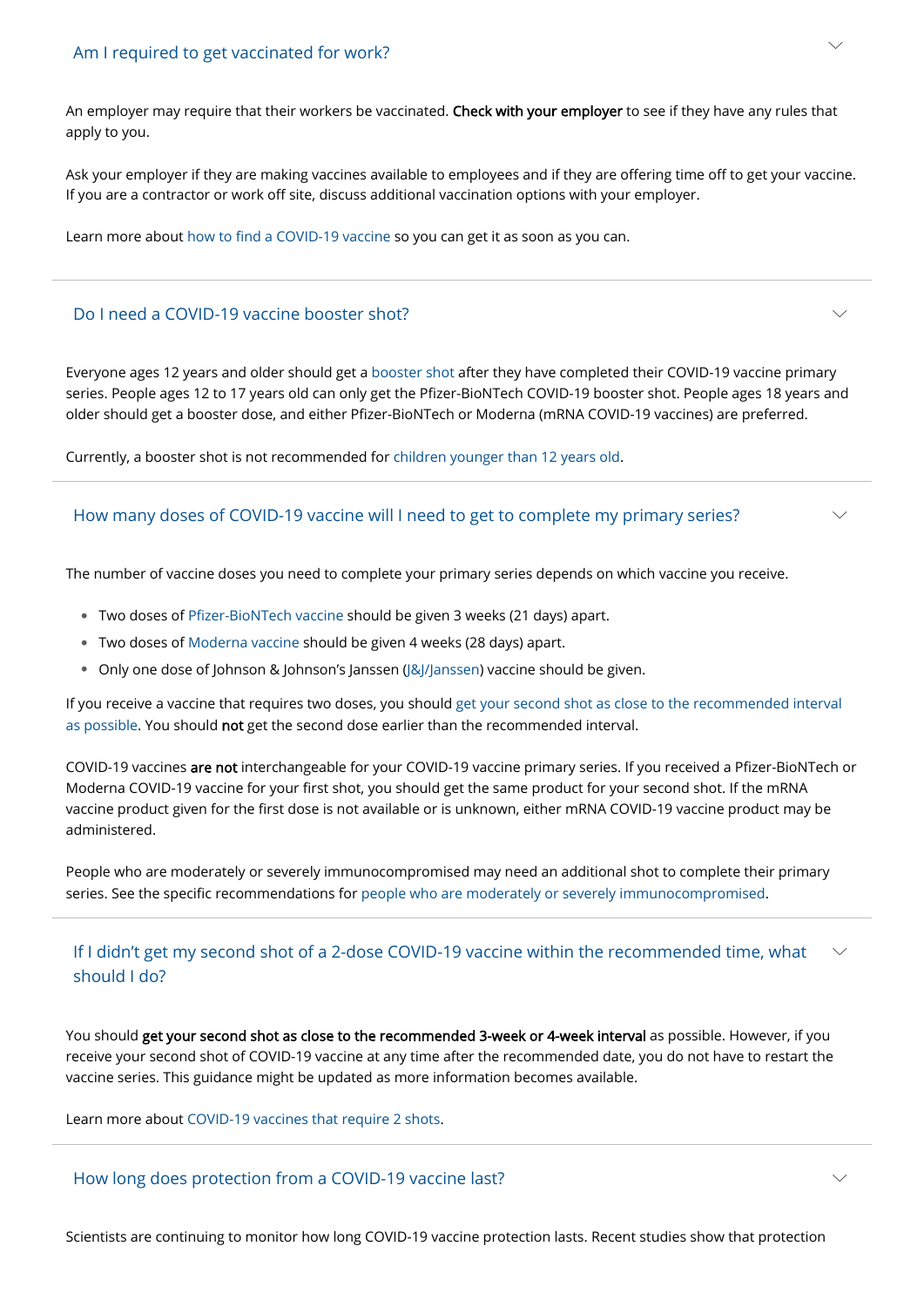against the virus may decrease over time. This reduction in protection has led CDC to recommend that everyone ages 12 years and older get a booster shot after completing their primary vaccination series.

People who received the Pfizer-BioNTech or Moderna COVID-19 vaccine for their primary series should get a booster shot at least 5 months after completing the primary series. People who received Johnson & Johnson's Janssen COVID-19 vaccine should get a booster shot at least 2 months after getting their first shot.

At this time, CDC recommends getting only one COVID-19 booster shot. CDC continues to review evidence and will update guidance as more information is available.

How long do I need to wait after getting a flu vaccine or another vaccine before getting a COVID-19  $\vee$ vaccine?

Learn more about [COVID-19 vaccine booster shots](https://www.cdc.gov/coronavirus/2019-ncov/vaccines/booster-shot.html).

Related page:

• [Vaccines Work](https://www.cdc.gov/coronavirus/2019-ncov/vaccines/effectiveness/work.html)

## Preparing for Your Vaccine

You can get a COVID-19 vaccine and other vaccines, including a [flu vaccine,](https://www.cdc.gov/flu/season/faq-flu-season-2021-2022.htm#Getting-a-Flu-Vaccine-During-the-COVID-19-Pandemic) at the same visit. Experience with other vaccines has shown that the way our bodies develop protection, known as an immune response, and possible side effects [after getting vaccinated are generally the same when given alone or with other vaccines. Learn more about the timing of](https://www.cdc.gov/vaccines/covid-19/info-by-product/clinical-considerations.html#Coadministration) other vaccines.

You should get a COVID-19 vaccine even if you already had COVID-19.

Getting a COVID-19 vaccine after you recover from COVID-19 infection provides added protection to your immune [system. People who already had COVID-19 and do not get vaccinated after their recovery are more likely to get COVID-19](https://www.cdc.gov/mmwr/volumes/70/wr/mm7032e1.htm?s_cid=mm7032e1_e&ACSTrackingID=USCDC_921-DM63289&ACSTrackingLabel=MMWR%20Early%20Release%20-%20Vol.%2070%2C%20August%206%2C%202021&deliveryName=USCDC_921-DM63289) again than those who get vaccinated after their recovery.

[All COVID-19 vaccines currently available](https://www.cdc.gov/coronavirus/2019-ncov/vaccines/different-vaccines.html) in the United States are [effective](https://www.cdc.gov/coronavirus/2019-ncov/vaccines/effectiveness/index.html) at preventing COVID-19. Getting a COVID-19 vaccine gives most people a high level of protection against COVID-19, even in people who have already been sick with COVID-19..

No currently available test can reliably determine if a person is protected from infection.

Related pages:

- [Benefits of Getting a COVID-19 Vaccine | CDC](https://www.cdc.gov/coronavirus/2019-ncov/vaccines/vaccine-benefits.html)
- [Preparing for Your COVID-19 Vaccination | CDC](https://www.cdc.gov/coronavirus/2019-ncov/vaccines/prepare-for-vaccination.html)

## If I already had COVID-19 and recovered, do I still need to get a COVID-19 vaccine?

 $\smile$ 

No. People with COVID-19 who have symptoms should wait to be vaccinated until they have recovered from their illness [and have met the criteria for discontinuing isolation; those without symptoms should also wait until they meet the](https://www.cdc.gov/coronavirus/2019-ncov/your-health/quarantine-isolation.html)

#### Can I get vaccinated against COVID-19 while I am currently sick with COVID-19?

 $\smile$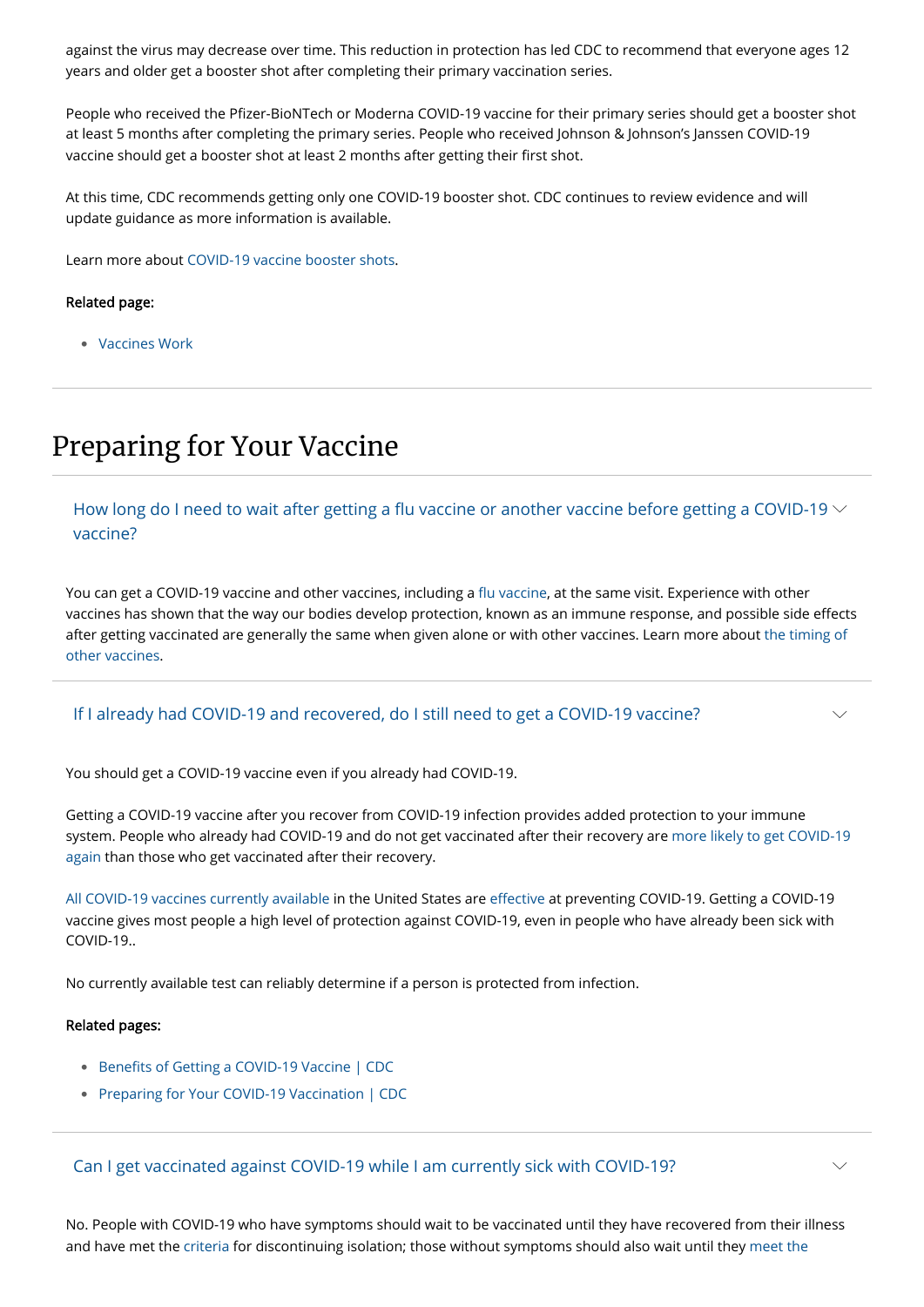[criteria before getting vaccinated. This guidance also applies to people who get COVID-19 before getting their secon](https://www.cdc.gov/coronavirus/2019-ncov/your-health/quarantine-isolation.html)d dose of vaccine.

People who have had a known COVID-19 exposure should not seek vaccination until their quarantine period has ended to avoid potentially exposing healthcare personnel and others during the vaccination visit. This recommendation also applies to people with a known COVID-19 exposure who have received their first dose of an mRNA vaccine but not their second.

#### Related pages:

- [When to Quarantine](https://www.cdc.gov/coronavirus/2019-ncov/your-health/quarantine-isolation.html)
- [Ending Home Isolation](https://www.cdc.gov/coronavirus/2019-ncov/hcp/duration-isolation.html)

Currently, the [Pfizer-BioNTech COVID-19 vaccine](https://www.cdc.gov/coronavirus/2019-ncov/vaccines/different-vaccines/Pfizer-BioNTech.html) is the only COVID-19 vaccine available to children ages 5 through 17 years old. For adults ages 18 years and older, the mRNA COVID-19 vaccines (Pfizer-BioNTech or Moderna) are preferred over Johnson & Johnson's Janssen (J&J/Janssen) COVID-19 vaccine. All COVID-19 vaccines currently authorized and recommended for use in the U.S. are [safe](https://www.cdc.gov/coronavirus/2019-ncov/vaccines/safety/safety-of-vaccines.html) and [effective](https://www.cdc.gov/coronavirus/2019-ncov/vaccines/effectiveness.html). However, mRNA COVID-19 vaccines are preferred based on an updated risk-benefit analysis.

 $\smile$ 

 $\smile$ 

- [Your Vaccination](https://www.cdc.gov/coronavirus/2019-ncov/vaccines/your-vaccination.html) •
- [Safety of COVID-19 Vaccines](https://www.cdc.gov/coronavirus/2019-ncov/vaccines/safety/safety-of-vaccines.html)
- [Ensuring COVID-19 Vaccines Work](https://www.cdc.gov/coronavirus/2019-ncov/vaccines/effectiveness.html)

People should be aware that a [risk of a rare condition](https://www.cdc.gov/coronavirus/2019-ncov/vaccines/safety/adverse-events.html) called thrombosis with thrombocytopenia syndrome (TTS) has been reported following vaccination with the J&J/Janssen COVID-19 vaccine. TTS is a rare but serious condition that involves blood clots in large blood vessels and low platelets (blood cells that help form clots). In some instances, TTS following vaccination has been fatal. Cases of TTS have been reported in both men and women and in a wide age range of people 18 years and older. While all ages and sexes are at risk for TTS, women ages 30-49 have the highest risk with about 1 case occurring per 100,000 doses administered. This risk has not been seen in recipients of Pfizer-BioNTech or Moderna COVID-19 vaccines.

Receiving any COVID-19 vaccine is better than being unvaccinated. Widespread vaccination is a critical tool to help stop the pandemic.

Learn more about [your COVID-19 vaccination,](https://www.cdc.gov/coronavirus/2019-ncov/vaccines/your-vaccination.html) including how to find a vaccination location, what to expect at your appointment, and more.

#### Related page:

## Can I choose which COVID-19 vaccine I get?

## After Your Vaccine

If you need a new vaccination card, contact the vaccination provider site where you received your vaccine. Your provider should give you a new card with up-to-date information about the vaccinations you have received.

How can I get a new COVID-19 vaccination card?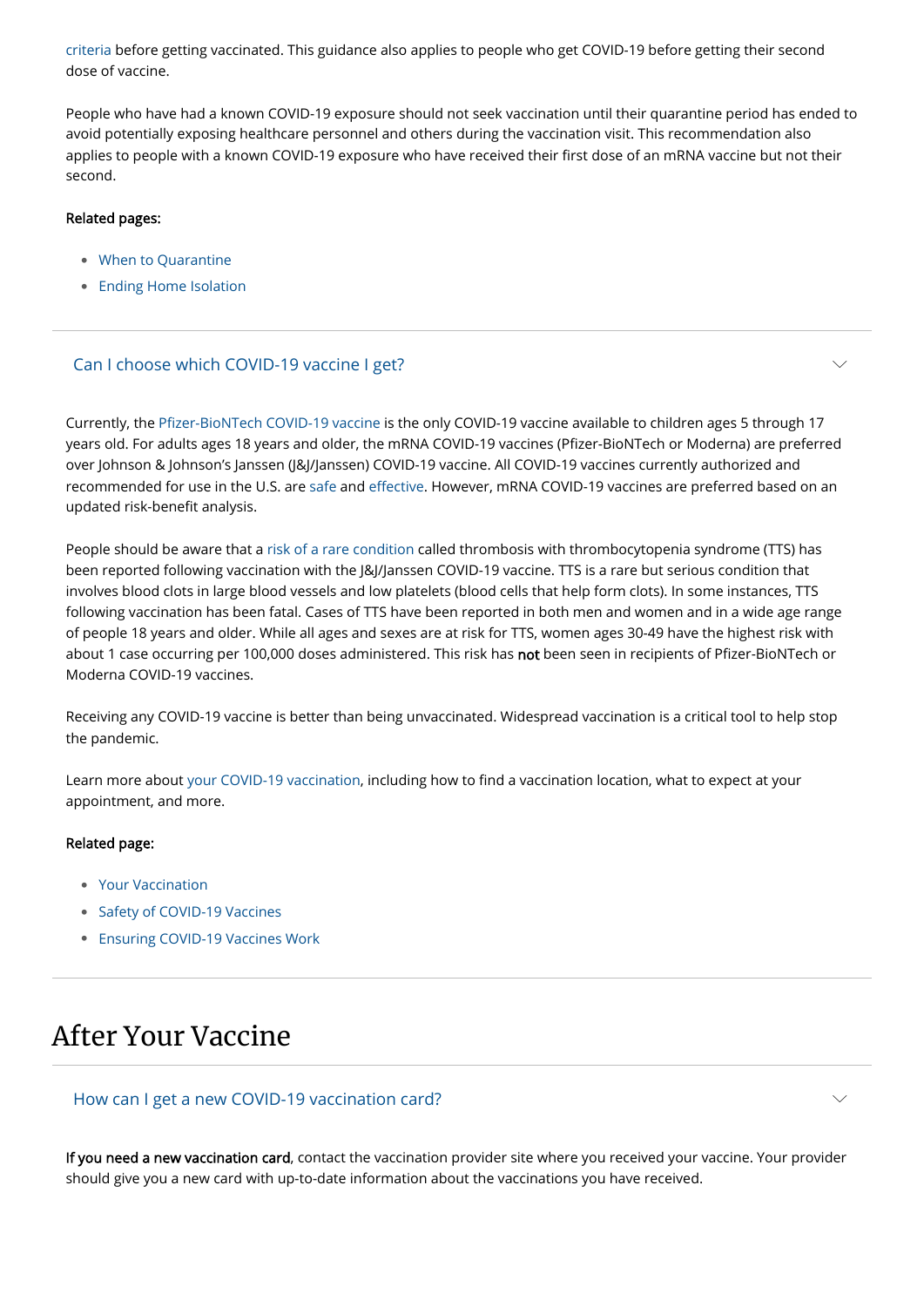If the location where you received your COVID-19 vaccine is no longer operating, contact your state or local health department's [immunization information system \(IIS\)](https://www.cdc.gov/vaccines/programs/iis/contacts-locate-records.html#state) for assistance. Your state's IIS cannot issue you a vaccination card, but they can provide a digital or paper copy of [your vaccination record.](https://www.cdc.gov/vaccines/hcp/admin/immuniz-records.html)

 $\bullet$  Some vaccination providers and health departments may offer you access to a QR code or digital copy of your COVID-19 vaccination card in addition to giving you a physical CDC COVID-19 Vaccination card.

Getting a QR Code or Digital Copy of Your COVID-19 Vaccination Card

CDC does not maintain vaccination records or determine how vaccination records are used, and CDC does not provide the CDC, white COVID-19 vaccination record card to people. These cards are distributed to vaccination providers by state and local health departments. Please [contact your state or local health department](https://www.cdc.gov/coronavirus/2019-ncov/php/hd-search/index.html) if you have additional questions about vaccination cards or vaccination records.

 $\smile$ 

 $\smile$ 

- $\bullet$  If you are up to date on your COVID-19 vaccinations, in general, you do not need to wear a mask in outdoor settings.
- If you are in an area with a high [COVID-19 Community Level,](https://www.cdc.gov/coronavirus/2019-ncov/your-health/covid-by-county.html) wear a mask indoors in public.
- $\bullet$  If you are immunocompromised or otherwise at risk for severe disease, talk with your healthcare provider about wearing a mask indoors at medium [COVID-19 Community Levels.](https://www.cdc.gov/coronavirus/2019-ncov/your-health/covid-by-county.html)
- People may choose to wear masks at any time. •

#### Related page:

Contact your vaccination provider or [local health department](https://www.cdc.gov/publichealthgateway/healthdirectories/healthdepartments.html) to learn if a digital copy of your card will be made available to you.

I was vaccinated in another country. How do I transfer my proof of vaccination from that country  $~\sim$ to get a proof of vaccination card in the United States?



## Do I need to wear a mask and avoid close contact with others if I am vaccinated?

If you have a condition or are taking medications that weaken your immune system, you may not be fully protected even if you are up to date on your [vaccinations.](https://www.cdc.gov/coronavirus/2019-ncov/prevent-getting-sick/about-face-coverings.html) You should continue to take precautions including wearing a well fitting mask, until advised otherwise by your healthcare provider. Learn more about COVID-19 vaccinations for people who are moderately or severely [immunocompromised.](https://www.cdc.gov/coronavirus/2019-ncov/vaccines/recommendations/immuno.html)

### Should I wear a mask if I have a weak immune system?

CDC does not keep vaccination records or determine how vaccination records are used. To update your records with vaccines you received while outside of the United States, you may:

- [Contact the immunization information system \(IIS\) in your state. You can find state IIS information on the CDC](https://www.cdc.gov/vaccines/programs/iis/contacts-locate-records.html#state) website.
- [Contact your healthcare provider or your local or state immunization program through your state's health](https://www.cdc.gov/publichealthgateway/healthdirectories/healthdepartments.html) •department.

The CDC-labeled white COVID-19 Vaccination Record Cards are only issued to people vaccinated in the United States. CDC recommends you keep your documentation of being vaccinated in the other country as proof of vaccination. CDC also recommends checking with your primary care provider or state health department for options to document your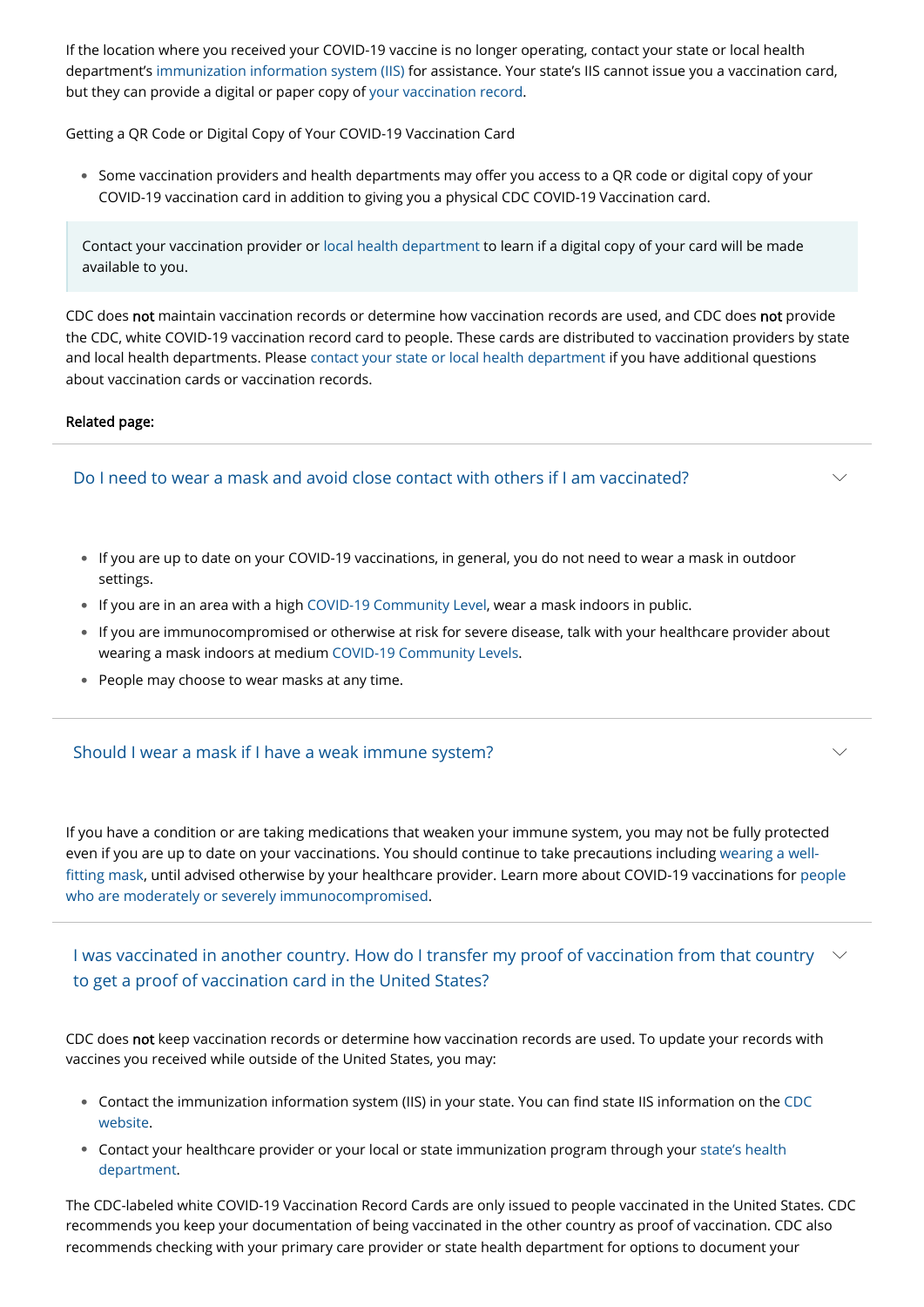Learn more about [COVID-19 vaccination records and vaccination cards.](https://www.cdc.gov/coronavirus/2019-ncov/vaccines/vaccination-card.html)

You are considered [fully vaccinated](https://www.cdc.gov/coronavirus/2019-ncov/vaccines/fully-vaccinated.html) if you

• \*Received [any combination](https://extranet.who.int/pqweb/vaccines/vaccinescovid-19-vaccine-eul-issued)  $\boxtimes$  of two doses of an FDA approved/authorized or WHO emergency use listed COVID-19 two-dose series.

Received any single-dose COVID-19 vaccine series that is authorized or approved by the U.S. Food and Drug • Administration (FDA) or listed for emergency use by World Health Organization (WHO).

 $\vee$ 

\*CDC does not recommend mixing different COVID-19 vaccines for the primary series, but CDC is aware that this is increasingly common in many countries outside of the United States. Therefore, for the interpretation of vaccination records, these people are considered fully vaccinated.

Accepted COVID-19 Vaccines

If you received a COVID-19 vaccine that is not authorized or approved by FDA or listed for emergency use by WHO, you may start over with an FDA-authorized or approved COVID-19 vaccine. Please note that no data are available on the safety or effectiveness of COVID-19 vaccination after receiving a non-FDA-authorized or approved COVID-19 vaccine. Wait at least 28 days after you received the last dose of the non-FDA-authorized or approved vaccine before receiving an FDAauthorized or approved COVID-19 vaccine. Visit the [clinical considerations webpage](https://www.cdc.gov/vaccines/covid-19/clinical-considerations/covid-19-vaccines-us.html#people-vaccinated-outside-us) for more information.

#### Am I eligible to receive a booster shot and/or additional primary dose if I was fully vaccinated in another country?  $\searrow$

|                | Vaccines Approved or Authorized by the U.S. Food<br>and Drug Administration | Vaccines Listed for Emergency Use (EUL) by the<br><b>World Health Organization</b> |
|----------------|-----------------------------------------------------------------------------|------------------------------------------------------------------------------------|
| Single<br>dose | • Janssen/J&J                                                               | • Janssen/J&J                                                                      |
| 2-dose         | • Pfizer-BioNTech                                                           | • Pfizer-BioNTech                                                                  |
| series         | Moderna<br>$\bullet$                                                        | $\bullet$ Moderna                                                                  |
|                |                                                                             | • AstraZeneca                                                                      |
|                |                                                                             | • Covishield                                                                       |
|                |                                                                             | • BIBP/Sinopharm                                                                   |
|                |                                                                             | • Sinovac                                                                          |
|                |                                                                             | • Bharat Biotech (COVAXIN)                                                         |
|                |                                                                             | Novavax/Covovax                                                                    |

As with vaccines for other diseases, people who are up to date on their COVID-19 vaccines are optimally protected. Learn more about [staying up to date](https://www.cdc.gov/coronavirus/2019-ncov/vaccines/stay-up-to-date.html) on your COVID-19 vaccines.

### Am I considered fully vaccinated if I was vaccinated in another country?

[People who have been fully vaccinated outside the United States with a COVID-19 vaccine that is FDA-approved or FDA](https://www.cdc.gov/coronavirus/2019-ncov/vaccines/different-vaccines.html)authorized are eligible to receive an additional primary dose and/or a booster dose, according to the same guidance for people who received these vaccines in the United States.